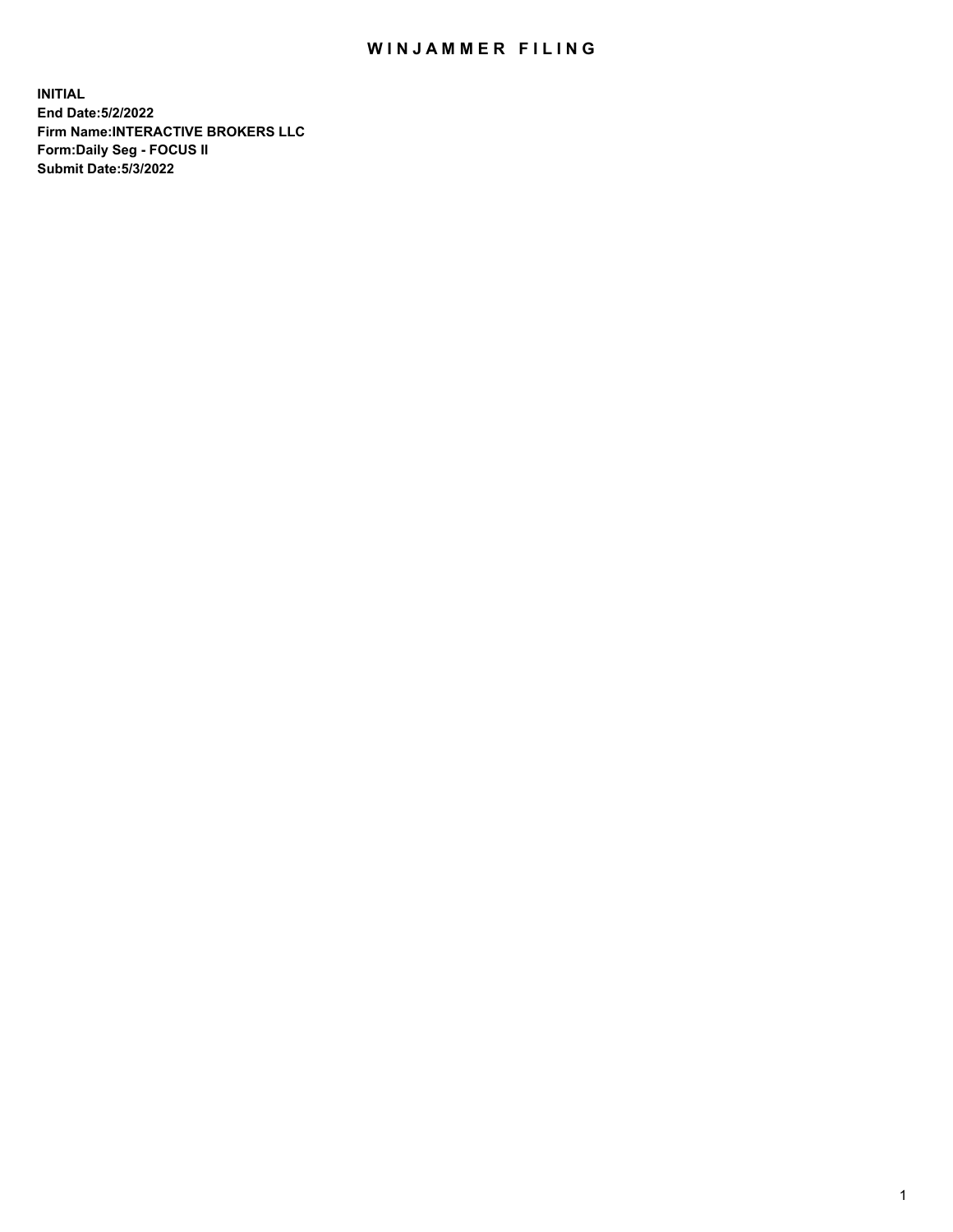**INITIAL End Date:5/2/2022 Firm Name:INTERACTIVE BROKERS LLC Form:Daily Seg - FOCUS II Submit Date:5/3/2022 Daily Segregation - Cover Page**

| Name of Company                                                                                                                                                                                                                                                                                                                | <b>INTERACTIVE BROKERS LLC</b>                                                                 |
|--------------------------------------------------------------------------------------------------------------------------------------------------------------------------------------------------------------------------------------------------------------------------------------------------------------------------------|------------------------------------------------------------------------------------------------|
| <b>Contact Name</b>                                                                                                                                                                                                                                                                                                            | James Menicucci                                                                                |
| <b>Contact Phone Number</b>                                                                                                                                                                                                                                                                                                    | 203-618-8085                                                                                   |
| <b>Contact Email Address</b>                                                                                                                                                                                                                                                                                                   | jmenicucci@interactivebrokers.c<br>om                                                          |
| FCM's Customer Segregated Funds Residual Interest Target (choose one):<br>a. Minimum dollar amount: ; or<br>b. Minimum percentage of customer segregated funds required:%; or<br>c. Dollar amount range between: and; or<br>d. Percentage range of customer segregated funds required between:% and%.                          | $\overline{\mathbf{0}}$<br>$\overline{\mathbf{0}}$<br>155,000,000 245,000,000<br>00            |
| FCM's Customer Secured Amount Funds Residual Interest Target (choose one):<br>a. Minimum dollar amount: ; or<br>b. Minimum percentage of customer secured funds required:% ; or<br>c. Dollar amount range between: and; or<br>d. Percentage range of customer secured funds required between:% and%.                           | $\overline{\mathbf{0}}$<br>$\overline{\mathbf{0}}$<br>80,000,000 120,000,000<br>0 <sub>0</sub> |
| FCM's Cleared Swaps Customer Collateral Residual Interest Target (choose one):<br>a. Minimum dollar amount: ; or<br>b. Minimum percentage of cleared swaps customer collateral required:% ; or<br>c. Dollar amount range between: and; or<br>d. Percentage range of cleared swaps customer collateral required between:% and%. | <u>0</u><br><u>0</u><br>0 <sub>0</sub><br>0 <sub>0</sub>                                       |

Attach supporting documents CH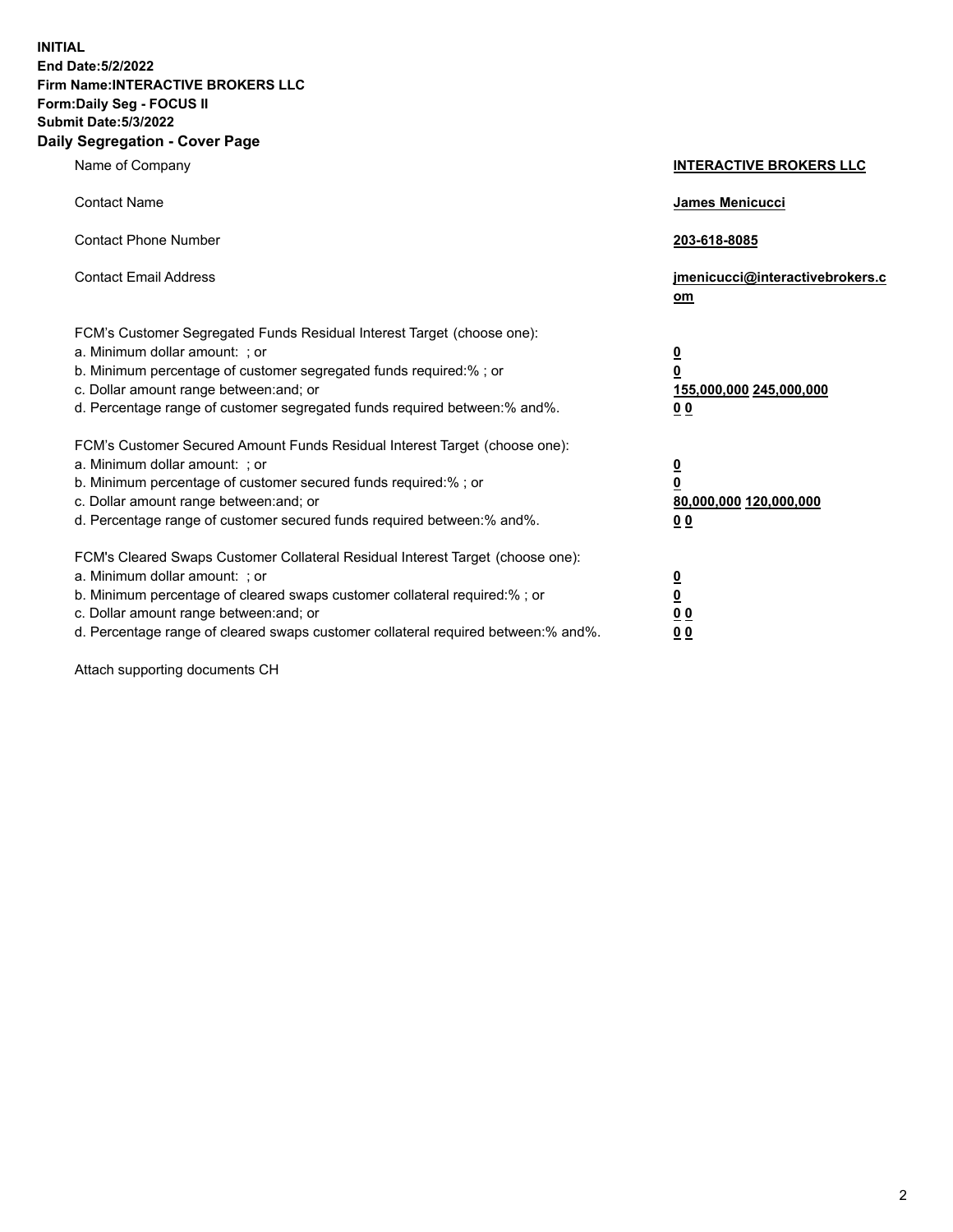**INITIAL End Date:5/2/2022 Firm Name:INTERACTIVE BROKERS LLC Form:Daily Seg - FOCUS II Submit Date:5/3/2022 Daily Segregation - Secured Amounts**

|     | Foreign Futures and Foreign Options Secured Amounts                                         |                                   |
|-----|---------------------------------------------------------------------------------------------|-----------------------------------|
|     | Amount required to be set aside pursuant to law, rule or regulation of a foreign            | $0$ [7305]                        |
|     | government or a rule of a self-regulatory organization authorized thereunder                |                                   |
| 1.  | Net ledger balance - Foreign Futures and Foreign Option Trading - All Customers             |                                   |
|     | A. Cash                                                                                     | 548,099,848 [7315]                |
|     | B. Securities (at market)                                                                   | $0$ [7317]                        |
| 2.  | Net unrealized profit (loss) in open futures contracts traded on a foreign board of trade   | 21,159,077 [7325]                 |
| 3.  | Exchange traded options                                                                     |                                   |
|     | a. Market value of open option contracts purchased on a foreign board of trade              | 144,594 [7335]                    |
|     | b. Market value of open contracts granted (sold) on a foreign board of trade                | -16,936 [7337]                    |
| 4.  | Net equity (deficit) (add lines 1. 2. and 3.)                                               | 569,386,583 [7345]                |
| 5.  | Account liquidating to a deficit and account with a debit balances - gross amount           | 3,495 [7351]                      |
|     | Less: amount offset by customer owned securities                                            | 0 [7352] 3,495 [7354]             |
| 6.  | Amount required to be set aside as the secured amount - Net Liquidating Equity              | 569,390,078 [7355]                |
|     | Method (add lines 4 and 5)                                                                  |                                   |
| 7.  | Greater of amount required to be set aside pursuant to foreign jurisdiction (above) or line | 569,390,078 [7360]                |
|     | 6.                                                                                          |                                   |
|     | FUNDS DEPOSITED IN SEPARATE REGULATION 30.7 ACCOUNTS                                        |                                   |
| 1.  | Cash in banks                                                                               |                                   |
|     | A. Banks located in the United States                                                       | 12,696,455 [7500]                 |
|     | B. Other banks qualified under Regulation 30.7                                              | 0 [7520] 12,696,455 [7530]        |
| 2.  | Securities                                                                                  |                                   |
|     | A. In safekeeping with banks located in the United States                                   | 435,758,175 [7540]                |
|     | B. In safekeeping with other banks qualified under Regulation 30.7                          | 0 [7560] 435,758,175 [7570]       |
| 3.  | Equities with registered futures commission merchants                                       |                                   |
|     | A. Cash                                                                                     | $0$ [7580]                        |
|     | <b>B.</b> Securities                                                                        | $0$ [7590]                        |
|     | C. Unrealized gain (loss) on open futures contracts                                         | $0$ [7600]                        |
|     | D. Value of long option contracts                                                           | $0$ [7610]                        |
|     | E. Value of short option contracts                                                          | 0 [7615] 0 [7620]                 |
| 4.  | Amounts held by clearing organizations of foreign boards of trade                           |                                   |
|     | A. Cash                                                                                     | $0$ [7640]                        |
|     | <b>B.</b> Securities                                                                        | $0$ [7650]                        |
|     | C. Amount due to (from) clearing organization - daily variation                             | $0$ [7660]                        |
|     | D. Value of long option contracts                                                           | $0$ [7670]                        |
|     | E. Value of short option contracts                                                          | 0 [7675] 0 [7680]                 |
| 5.  | Amounts held by members of foreign boards of trade                                          |                                   |
|     | A. Cash                                                                                     | 270,640,308 [7700]                |
|     | <b>B.</b> Securities                                                                        | $0$ [7710]                        |
|     | C. Unrealized gain (loss) on open futures contracts                                         | -8,587,230 [7720]                 |
|     | D. Value of long option contracts                                                           | 144,594 [7730]                    |
|     | E. Value of short option contracts                                                          | -16,936 [7735] 262,180,736 [7740] |
| 6.  | Amounts with other depositories designated by a foreign board of trade                      | $0$ [7760]                        |
| 7.  | Segregated funds on hand                                                                    | $0$ [7765]                        |
| 8.  | Total funds in separate section 30.7 accounts                                               | 710,635,366 [7770]                |
| 9.  | Excess (deficiency) Set Aside for Secured Amount (subtract line 7 Secured Statement         | 141,245,288 [7380]                |
|     | Page 1 from Line 8)                                                                         |                                   |
| 10. | Management Target Amount for Excess funds in separate section 30.7 accounts                 | 80,000,000 [7780]                 |
| 11. | Excess (deficiency) funds in separate 30.7 accounts over (under) Management Target          | 61,245,288 [7785]                 |
|     |                                                                                             |                                   |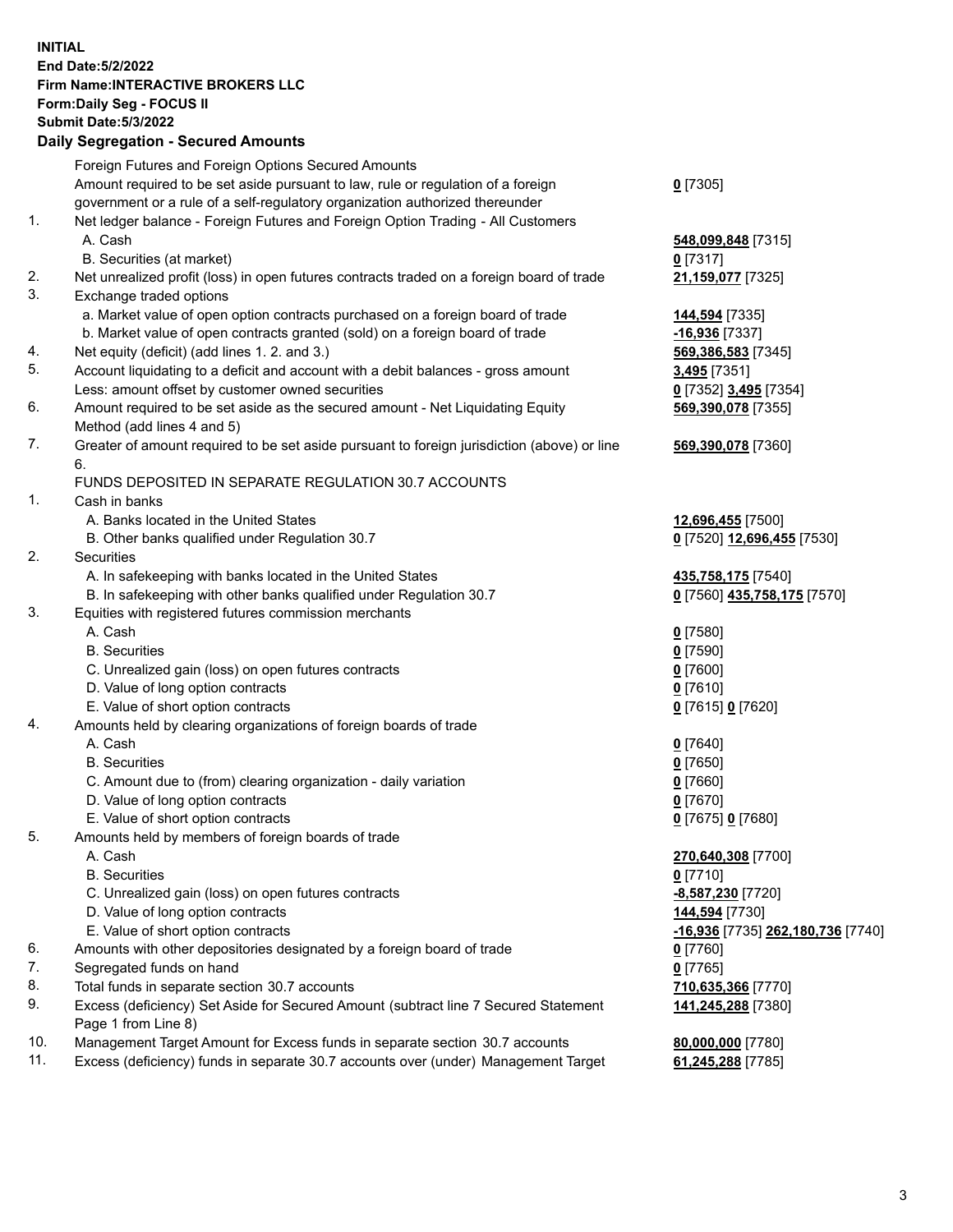**INITIAL End Date:5/2/2022 Firm Name:INTERACTIVE BROKERS LLC Form:Daily Seg - FOCUS II Submit Date:5/3/2022 Daily Segregation - Segregation Statement** SEGREGATION REQUIREMENTS(Section 4d(2) of the CEAct) 1. Net ledger balance A. Cash **8,227,430,599** [7010] B. Securities (at market) **0** [7020] 2. Net unrealized profit (loss) in open futures contracts traded on a contract market **279,488,774** [7030] 3. Exchange traded options A. Add market value of open option contracts purchased on a contract market **1,157,753,141** [7032] B. Deduct market value of open option contracts granted (sold) on a contract market **-955,520,602** [7033] 4. Net equity (deficit) (add lines 1, 2 and 3) **8,709,151,912** [7040] 5. Accounts liquidating to a deficit and accounts with debit balances - gross amount **1,058,138** [7045] Less: amount offset by customer securities **0** [7047] **1,058,138** [7050] 6. Amount required to be segregated (add lines 4 and 5) **8,710,210,050** [7060] FUNDS IN SEGREGATED ACCOUNTS 7. Deposited in segregated funds bank accounts A. Cash **1,075,375,491** [7070] B. Securities representing investments of customers' funds (at market) **5,292,743,635** [7080] C. Securities held for particular customers or option customers in lieu of cash (at market) **0** [7090] 8. Margins on deposit with derivatives clearing organizations of contract markets A. Cash **736,889,718** [7100] B. Securities representing investments of customers' funds (at market) **1,639,565,432** [7110] C. Securities held for particular customers or option customers in lieu of cash (at market) **0** [7120] 9. Net settlement from (to) derivatives clearing organizations of contract markets **2,528,307** [7130] 10. Exchange traded options A. Value of open long option contracts **1,157,753,083** [7132] B. Value of open short option contracts **-955,520,228** [7133] 11. Net equities with other FCMs A. Net liquidating equity **0** [7140] B. Securities representing investments of customers' funds (at market) **0** [7160] C. Securities held for particular customers or option customers in lieu of cash (at market) **0** [7170] 12. Segregated funds on hand **0** [7150] 13. Total amount in segregation (add lines 7 through 12) **8,949,335,438** [7180] 14. Excess (deficiency) funds in segregation (subtract line 6 from line 13) **239,125,388** [7190] 15. Management Target Amount for Excess funds in segregation **155,000,000** [7194] 16. Excess (deficiency) funds in segregation over (under) Management Target Amount **84,125,388** [7198]

Excess